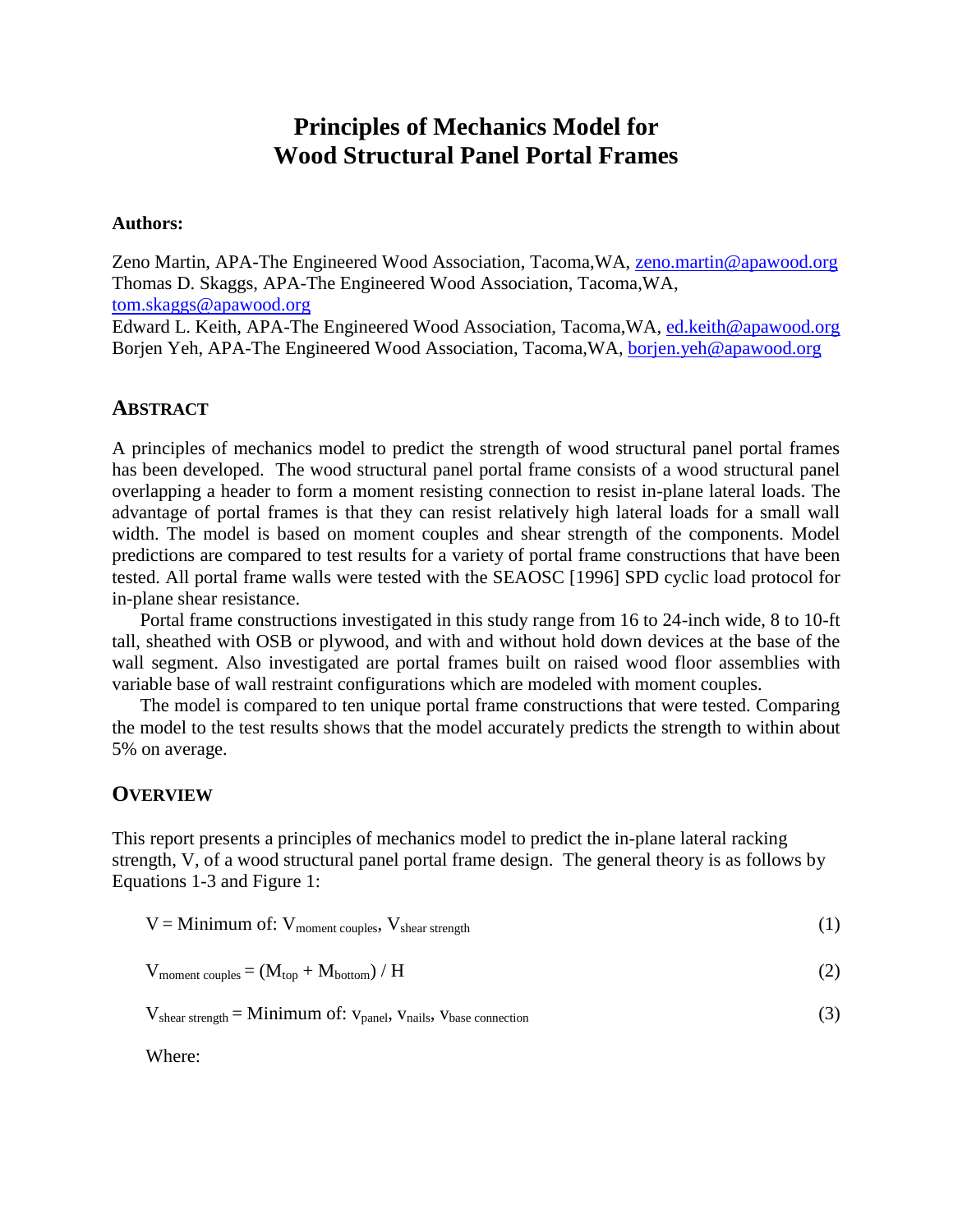- $M_{\text{top}}$  = Minimum of: sheathing to header fastener moment capacity plus moment capacity due to header strap, or sheathing bending strength plus the moment capacity due to header strap
- $M<sub>bottom</sub> =$  Tie down strap capacity times wall width plus sheathing to sill plate nailing moment capacity
- $H =$  Wall height

 $v<sub>panel</sub> = Wood structural panel shear-through-thickness strength$ 

 $v_{\text{nails}} =$  Wood structural panel-to-framing shear capacity

vbase connection = Shear capacity due to base of wall connections to supporting structure



### FIGURE 1. PRINCIPLES OF MECHANICS MODEL TO PREDICT THE STRENGTH OF THE WOOD STRUCTURAL PANEL PORTAL FRAME

In this paper, 10 different portal frame designs are modeled, corresponding to 10 matched portal frame tests. The exact details of the general method will be shown by example.

### **SHEATHING FASTENER MOMENT CAPACITIES**

The fastener group moment capacities are calculated by first computing the polar moment of inertia of the fastener group. The single fastener allowable lateral load capacity is determined in accordance with the NDS [2005]. Given the polar moment of inertia for the fastener group and the allowable single fastener lateral load capacity, the following formula is used to compute the allowable moment capacity of the connection:

$$
M = Z'(J) / r \tag{4}
$$

Where:

 $Z'$  = single fastener allowable lateral load capacity per the NDS.

 $J =$  polar moment of inertia.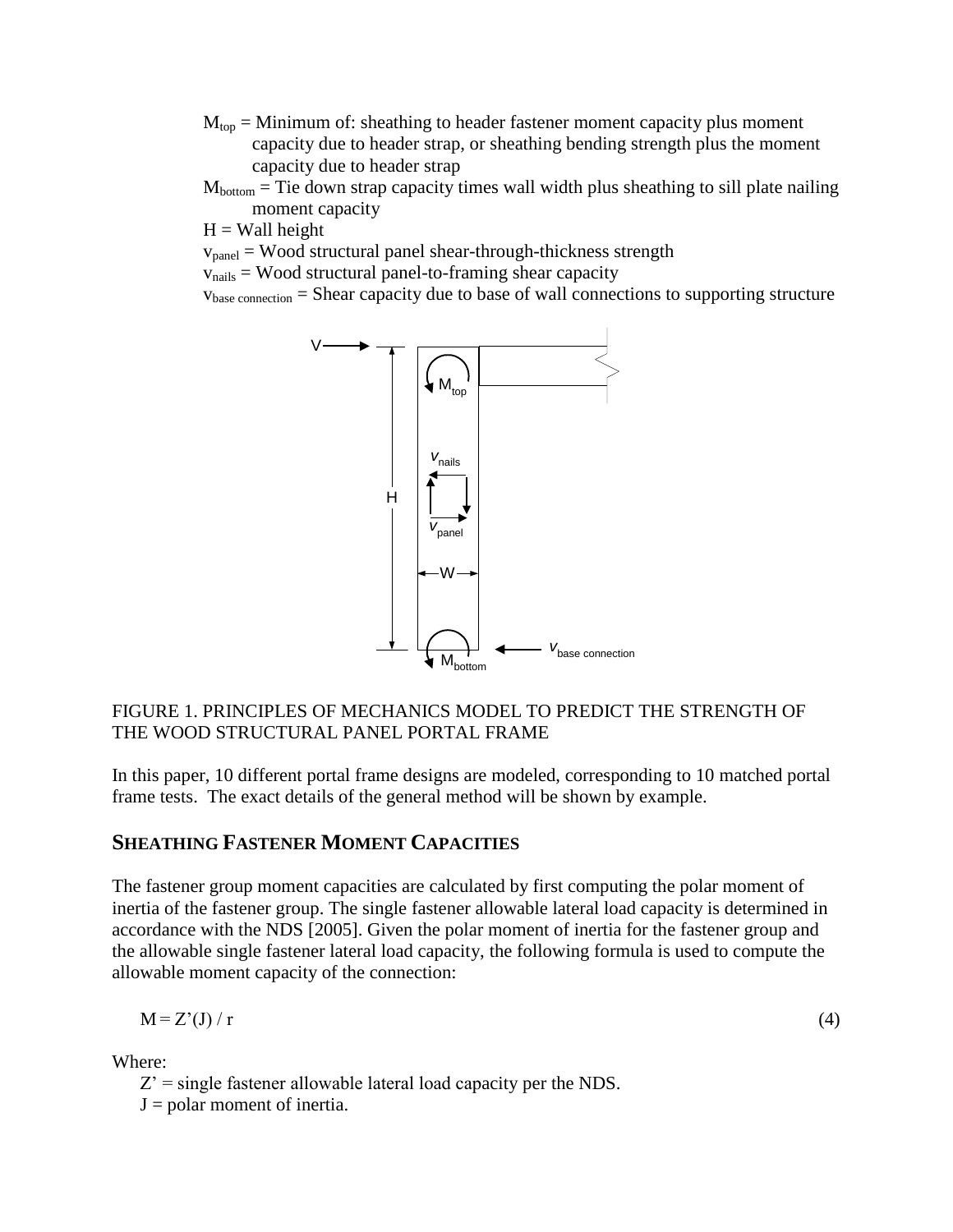$r =$  distance to critical or average fastener.

The fastener group moment capacity can be computed using the average fastener or the critical fastener (that fastener located the furthest from the centroid of the fastener group). When using the distance to the critical fastener, the maximum moment is computed based on the assumption that the critical fastener will not exceed its allowable lateral load, and all other fasteners will be loaded to less than their allowable load.

When using the distance to the average fastener, the maximum moment is based upon a theoretical average fastener. The maximum moment of the fastener group is based on this fastener being stressed to its maximum allowable lateral load value. As a result of using the average fastener method, the moment capacity is increased at the expense of overstressing those fasteners that are further from the centroid of the fastener group than the theoretical average fastener. Because of this, it is necessary to check the load on the critical fastener to see if the computed overload can be tolerated.

In this report, there are 5 different fastener moment capacity cases calculated, as shown in Figure 2. A calculation example for the "(1) Header Fastener Moment" for both critical and average distances is provided in Appendix A.



#### FIGURE 2. THE FIVE DIFFERENT FASTENER MOMENT CAPACITY CASES

### **CALCULATION PROCEDURE**

The calculation procedure simply follows Equations 1-4. A complete example calculation for Wall #1 is provided in Appendix B. Material properties for the wood structural panels (plywood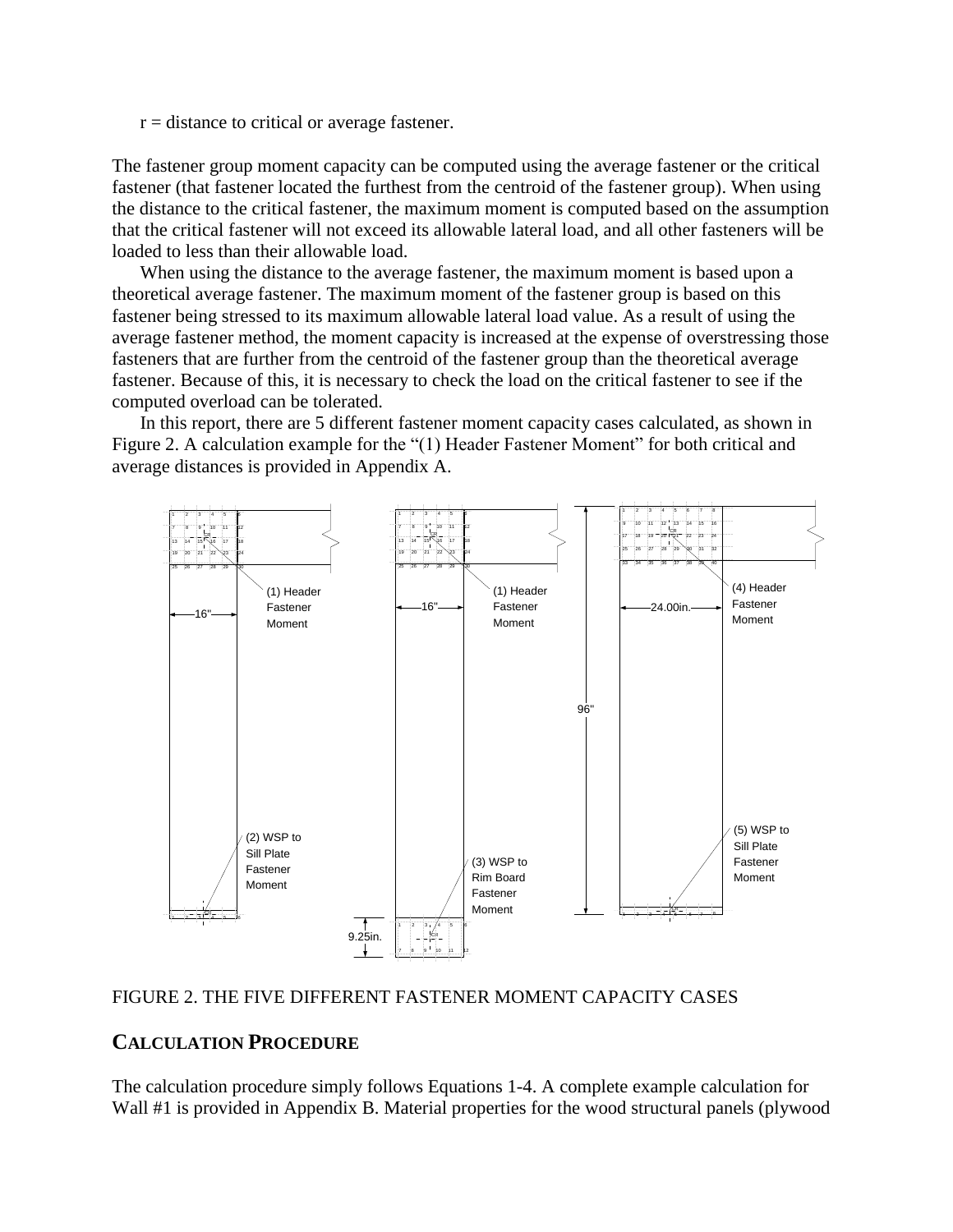and OSB) are taken from the Panel Design Specification (PDS) [APA, 2007], and APA Performance-Rated Rimboard [APA, 2004].

### **CALCULATION RESULTS**

The calculated results are completed for ten different walls that have been tested at APA, as summarized in Table 1 [APA, 2002; 2003a; 2003b; 2004; 2006]. Following the calculation procedures previously described, Tables 2 and 3 provide a summary of the calculated values compared to the ultimate strength values divided by 3. In this report, the 3 is used as the safety factor, or margin, between ultimate strength and "allowable" design value. Safety factors near 3 have historically been used with wood shear wall assemblies, and the value of 2.8 is currently used in the product standard PS-2 [2004] for wood structural panel (WSP) shear walls. All sheathing thicknesses were 3/8" except Wall #7 used 7/16", as shown in Table 2. Note that for Wall #10, the sheathing was 3/8" plywood which has an effective thickness of 0.155" per the PDS.

|    |                                                                              | <b>APA Test Report</b>  |
|----|------------------------------------------------------------------------------|-------------------------|
|    | Wall # Description                                                           | Reference               |
|    | 16" x 120" Portal frame with hold down                                       | T2003-11: Tests 1 and 2 |
| 2  | 116" x 96" Portal frame with hold down                                       | T2002-46: Test 3        |
| 3  | 16" x 96" Portal frame with hold down                                        | T2002-46: Test 9        |
| 4  | 24" x 120" Portal frame with hold down                                       | T2003-11: Tests 3 and 4 |
| 5  | 24" x 96" Portal frame with hold down                                        | T2002-46: Test 5        |
| 6  | 24" x 96" Portal frame with hold down                                        | T2002-46: Test 10       |
| 7  | 16" x 96" Portal frame without hold down                                     | T2006-29: Test 9        |
| 8  | 16" x 96" Portal frame on a raised floor with LTP4 hold down                 | T2004-38: Test 8        |
| 9  | 16" x 96" Portal frame on a raised floor with 9.25" WSP overlap on rim board | T2004-38: Test 10       |
| 10 | 16" x 96" Plywood Portal frame without hold down                             | T2006-29: Test 6        |

### TABLE 1. SUMMARY OF WALLS ANALYZED AND APA TEST REPORT REFERENCED

### **DISCUSSION OF RESULTS**

As shown in Tables 2 and 3 the calculated results are very close to the tested results divided by 3 for a variety of tested boundary conditions. The critical fastener method slightly, (3%), underpredicts on average, while the average fastener method slightly, (4%), over-predicts on average.

### **LIMITATIONS**

The model presented is confirmed to be generally accurate for strength design; however it doesn't include racking deflection. At present, racking deflection information can be obtained from the empirical data available or a deflection model could be developed. However such a model is rather complex.

The combined effects of vertical and lateral loads have not been investigated. However, it is theorized that the minimum required header stiffness "worst case" (a double 2x12 with clear span of 18 ft) provides sufficient rigidity under allowable vertical loads that it doesn't impart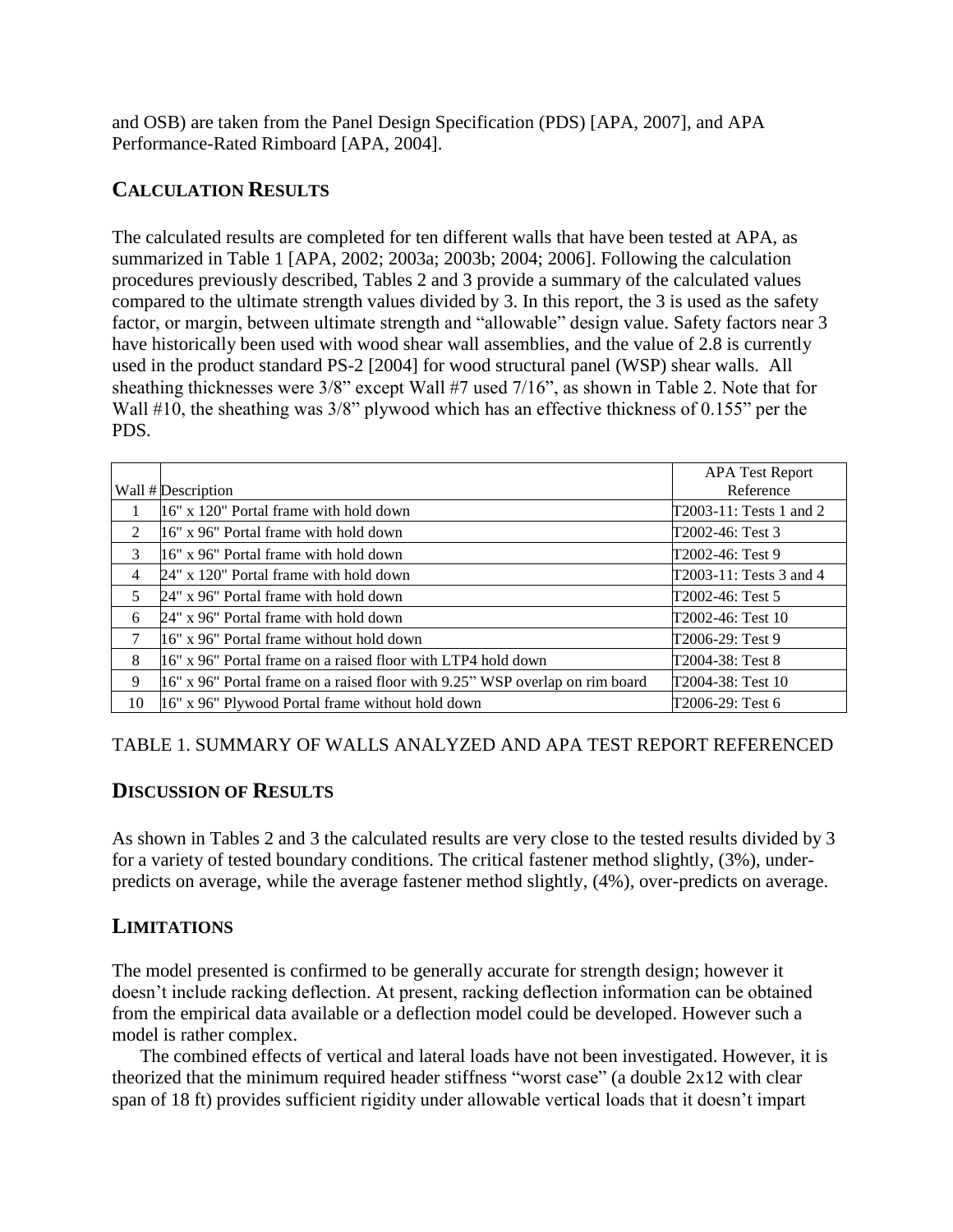|    |                                                      |                |       |            |                                                       |                     |             |                  |                 |             | Step 1. V based on moment couples |       |                     |                  |                     |                    |       |       |          |       | Step 2. V based on shear strength |             | Step 3.   |             |                       |
|----|------------------------------------------------------|----------------|-------|------------|-------------------------------------------------------|---------------------|-------------|------------------|-----------------|-------------|-----------------------------------|-------|---------------------|------------------|---------------------|--------------------|-------|-------|----------|-------|-----------------------------------|-------------|-----------|-------------|-----------------------|
|    |                                                      |                |       |            | M <sub>bottom</sub>                                   |                     |             |                  |                 |             | $M_{\rm too}$                     |       | $V_{\text{panel}}$  |                  |                     | $V_{\text{nails}}$ |       |       |          |       | Tested                            |             |           |             |                       |
|    |                                                      |                |       | Tie down   | WSP                                                   |                     | Header      |                  |                 |             |                                   |       |                     |                  |                     | Shear through      |       |       | Nail     |       |                                   |             |           | Lateral     |                       |
|    |                                                      |                |       | strap      | to Sill                                               |                     | Fastener    |                  |                 | Sheathing M |                                   |       | <b>Header Strap</b> |                  | V <sub>moment</sub> | thickness          |       |       |          | studs | V <sub>base</sub>                 | $V_{shear}$ |           | Capacity    | Compare to            |
|    |                                                      | Width   Height |       | $M^{(a)}$  | M                                                     | M <sub>bottom</sub> | М           | type             | <b>Fb</b>       |             |                                   |       | $M^{(b)}$           | $M_{\text{top}}$ | couples             | Fvtv               |       |       | l #naill |       | connection                        | strength    | $V^{(c)}$ |             | Tested <sup>(d)</sup> |
|    | (in.                                                 | (in.)          | (lbf) |            | $\vert$ (Ibf-in.) $\vert$ (Ibf-in.) $\vert$ (Ibf-in.) |                     | $(lbf-in.)$ | $- -$            | (psi)           | (in.)       | 'Ibf-in.                          | (lbf) | (Ibf-in.            | $(lbf-in.)$      | (lbf)               | (lbf/in.           | (lbf) | (lbf) | s/ft     | (lbf) | (lbf)                             | (lbf)       | (lbf)     | (lbf)       | $- -$                 |
|    | 16                                                   | 120            | 4200  | 54600      | 2386                                                  | 56986               | 15701       | <b>OSB</b>       | 60 <sub>C</sub> | 0.375       | 15360                             | 1000  | 14500               | 29860            | 724                 | 155                | 3968  | 71.0  | 10       | 1515  | 1920                              | 1515        | 724       | 725         | $0\%$                 |
|    | 16                                                   | 96             | 4200  | 54600      | 2386                                                  | 56986               | 15701       | <b>OSB</b>       | 60 <sub>C</sub> | 0.375       | 15360                             | 1000  | 14500               | 29860            | 905                 | 155                | 3968  |       |          | 1515  | 1920                              | 1515        | 905       | 886         | 2%                    |
|    | 16                                                   | 96             | 4200  | 54600      | 2386                                                  | 56986               | 15701       | <b>OSB</b>       | 60 <sub>C</sub> | 0.375       | 15360                             | 2400  | 15360               | 30720            | 914                 | 155                | 3968  | 71.0  |          | 1515  | 1920                              | 1515        | 914       | 947         | $-3%$                 |
|    | 24                                                   | 120            | 4200  | 88200      | 4090                                                  | 92290               | 2451        | <b>OSB</b>       | 600             | 0.375       | 34560                             | 1000  | 22500               | 47017            | 1161                | 155                | 5952  | 71.0  |          | 2272  | 1920                              | 1920        | 1161      | 1209        | $-4%$                 |
| 5  | 24                                                   | 96             | 4200  | 88200      | 4090                                                  | 92290               | 24517       | <b>OSB</b>       | 600             | 0.375       | 34560                             | 1000  | 22500               | 47017            | 1451                | 155                | 5952  | 71.0  | 10       | 2272  | 1920                              | 1920        | 1451      | 1671        | $-13%$                |
| 6  | 24                                                   | 96             |       | 4200 88200 | 4090                                                  | 92290               | 24517       | <b>OSB</b>       | 600             | 0.375       | 34560                             | 2400  | 34560               | 59077            | 1577                | 155                | 5952  | 71.0  |          | 2272  | 1920                              | 1920        | 1577      | 1476        | 7%                    |
|    | 16                                                   | 96             |       | $\Omega$   | 2453                                                  | 2453                | 16143       | OSBI             | 600             | 0.438       | 17920                             | 1000  | 14500               | 30643            | 345                 | 155                | 3968  | 73.0  |          | 1557  | 2080                              | 1557        | 345       | 380         | $-9%$                 |
| 8  | 16                                                   | 96             | 670   | 8710       |                                                       | 8710                | 15701       | <b>OSB</b>       | 600             | 0.375       | 15360                             | 1000  | 14500               | 29860            | 402                 | 155                | 3968  | 71.0  |          | 1515  | 1906                              | 1515        | 402       | 377         | 7%                    |
| 9  | 16                                                   | 96             |       | $\Omega$   | 6664                                                  | 6664                | 15701       | OSB <sup>I</sup> | 60C             | 0.375       | 15360                             | 1000  | 14500               | 29860            | 380                 | 155                | 3968  | 71.0  | 10       | 1515  | 1929                              | 1515        | 380       | 382         | $0\%$                 |
| 10 | 16                                                   | 96             |       | $\Omega$   | 2117                                                  | 2117                | 13932       | PLY              | 1238            | 0.155       | 26189                             | 1000  | 14500               | 28432            | 318                 | 53                 | 1357  | 63.0  |          | 1344  | 2080                              | 1344        | 318       | 371         | $-14%$                |
|    | (a). Hold down $M =$ strap capacity times width - 3" |                |       |            |                                                       |                     |             |                  |                 |             |                                   |       |                     |                  |                     |                    |       |       |          |       |                                   |             |           | $average =$ | $-3%$                 |

(b). Header strap moment capacity = strap capacity times width - 1.5", but shall not exceed sheathing moment capacity

(c). V = minimum of V based on moment couples and V based on shear strength

(d). Comparison is: (V/Tested)-1 x 100%

TABLE 2. SUMMARY OF THE CALCULATED VALUE AND THE TESTED VALUES FOR THE CRITICAL FASTENER METHOD.

|    |                                                       |              |       |                      |                     |                     |                       |               |       |             | Step 1. V based on moment couples |       |                     |                                          |                     |               |               |       |                 |       | Step 2. V based on shear strength |                    | Step 3.             |             |                       |
|----|-------------------------------------------------------|--------------|-------|----------------------|---------------------|---------------------|-----------------------|---------------|-------|-------------|-----------------------------------|-------|---------------------|------------------------------------------|---------------------|---------------|---------------|-------|-----------------|-------|-----------------------------------|--------------------|---------------------|-------------|-----------------------|
|    |                                                       |              |       |                      | M <sub>bottom</sub> |                     |                       |               |       |             | $M_{\text{too}}$                  |       |                     | V <sub>panel</sub><br>V <sub>nails</sub> |                     |               |               |       |                 |       |                                   | Tested             |                     |             |                       |
|    |                                                       |              |       | Tie down.            | <b>WSP</b>          |                     | Header                |               |       |             |                                   |       |                     |                                          |                     | Shear through |               |       | Nail            |       |                                   |                    |                     | Lateral     |                       |
|    |                                                       |              |       | strap                | to Sill             |                     | Fastener <sup>1</sup> |               |       | Sheathing M |                                   |       | <b>Header Strap</b> |                                          | V <sub>moment</sub> | thickness     |               |       |                 | studs | V <sub>base</sub>                 | V <sub>shear</sub> |                     | Capacity    | Compare to            |
|    |                                                       | Width Height |       | M <sup>(a)</sup>     | M                   | M <sub>bottom</sub> | м                     | type          | Fb    |             |                                   |       | $M^{(b)}$           | $M_{\text{ton}}$                         | couples             | Fvtv          | $\mathcal{U}$ |       | #naill          |       | connection                        | strength           | $\mathcal{N}^{(c)}$ |             | Tested <sup>(d)</sup> |
|    | (in.                                                  | (in.)        | (lbf) | $(lbf-in.)$ (lbf-in. |                     | $(lbf-in.)$         | $(lbf-in.)$           | $\sim$ $\sim$ | (psi) | (in.)       | $(lbf-in.)$                       | (lbf) | $(lbf-in.)$         | $(lbf-in.)$                              | (lbf)               | (lbf/in.)     | (lbf)         | (lbf) | s/ft            | (Ibf) | 'Ibt                              | (lbf)              | (lbf)               | (lbf)       | $\sim$                |
|    | 16                                                    | 120          | 4200  | 54600                | 3976                | 58576               | 24126                 | <b>OSB</b>    | 600   | 0.375       | 15360                             | 1000  | 14500               | 29860                                    | 737                 | 155           | 3968          | 71.0  | 10 <sup>1</sup> | 1515  | 1920                              | 1515               | 737                 | 725         | 2%                    |
|    | 16                                                    | 96           | 4200  | 54600                | 3976                | 58576               | 24126                 | <b>OSB</b>    | 600   | 0.375       | 15360                             | 1000  | 14500               | 29860                                    | 921                 | 155           | 3968          | 71.0  | 10              | 1515  | 1920                              | 1515               | 921                 | 886         | 4%                    |
|    | 16                                                    | 96           | 4200  | 54600                | 3976                | 58576               | 24126                 | OSB           | 600   | 0.375       | 15360                             | 2400  | 15360               | 30720                                    | 930                 | 155           | 3968          | 71.0  | 10 <sup>1</sup> | 1515  | 1920                              | 1515               | 930                 | 947         | $-2%$                 |
|    | 24                                                    | 120          | 4200  | 88200                | 7157                | 95357               | 39458                 | <b>OSB</b>    | 600   | 0.375       | 34560                             | 1000  | 22500               | 57060                                    | 1270                | 155           | 5952          | 71.0  | 10 <sup>1</sup> | 2272  | 1920                              | 1920               | 1270                | 1209        | 5%                    |
| 5  | 24                                                    | 96           | 4200  | 88200                | 7157                | 95357               | 39458                 | <b>OSB</b>    | 600   | 0.375       | 34560                             | 1000  | 22500               | 57060                                    | 1588                | 155           | 5952          | 71.0  | 10 <sup>1</sup> | 2272  | 1920                              | 1920               | 1588                | 1671        | $-5%$                 |
| 6  | 24                                                    | 96           | 4200  | 88200                | 7157                | 95357               | 35498                 | <b>OSB</b>    | 600   | 0.375       | 34560                             | 2400  | 34560               | 69120                                    | 1713                | 155           | 5952          | 71.0  | 10 <sup>1</sup> | 2272  | 1920                              | 1920               | 1713                | 1476        | 16%                   |
|    | 16                                                    | 96           |       | $\Omega$             | 4088                | 4088                | 24806                 | <b>OSB</b>    | 600   | 0.438       | 17920                             | 1000  | 14500               | 32420                                    | 380                 | 155           | 3968          | 73.0  | 10 <sup>1</sup> | 1557  | 2080                              | 1557               | 380                 | 380         | 0%                    |
| 8  | 16                                                    | 96           | 670   | 8710                 |                     | 8710                | 24806                 | <b>OSB</b>    | 600   | 0.375       | 15360                             | 1000  | 14500               | 29860                                    | 402                 | 155           | 3968          | 71.0  | 10 $\vert$      | 1515  | 1906                              | 1515               | 402                 | 377         | 7%                    |
| 9  | 16                                                    | 96           |       | $\Omega$             | 9105                | 9105                | 24126                 | OSBI          | 600   | 0.375       | 15360                             | 1000  | 14500               | 29860                                    | 406                 | 155           | 3968          | 71.0  | 10              | 1515  | 1929                              | 1515               | 406                 | 382         | 6%                    |
| 10 | 16                                                    | 96           |       | $\Omega$             | 3528                | 3528                | 21408                 | <b>PLY</b>    |       | 1238 0.155  | 26189                             | 1000  | 14500               | 35908                                    | 41'                 | 53            | 357ء          | 63.0  | 10 <sup>1</sup> | 1344  | 2080                              | 1344               | 411                 | 371         | 11%                   |
|    | (a). Hold down $M =$ strap capacity times width $-3"$ |              |       |                      |                     |                     |                       |               |       |             |                                   |       |                     |                                          |                     |               |               |       |                 |       |                                   |                    |                     | $average =$ | 4%                    |

(b). Header strap moment capacity = strap capacity times width - 1.5", but shall not exceed sheathing moment capacity

(c). V = minimum of V based on moment couples and V based on shear strength

(d). Comparison is: (V/Tested)-1 x 100%

TABLE 3. SUMMARY OF THE CALCULATED VALUE AND THE TESTED VALUES FOR THE AVERAGE FASTENER METHOD.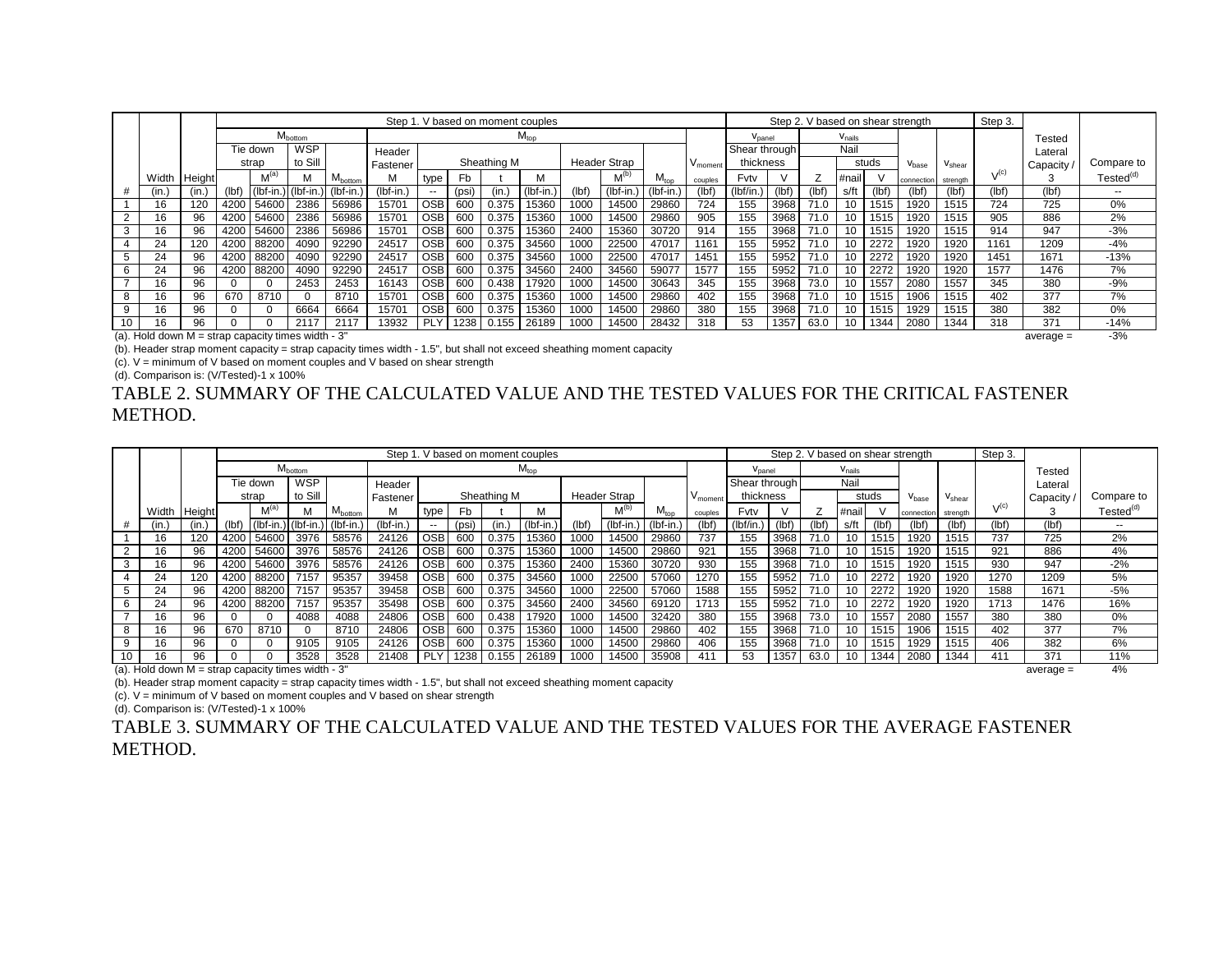significant moment into the wall segment. On the other hand, the larger deformations associated with design lateral loads do impart moment (header fastener moment in Tables 2 and 3) into the header. Similar treatment of combined lateral and vertical loads can be seen in design information for prefabricated wood portal frame segments from Simpson Strong Tie [2007] and i-Level [2006].

### **SUMMARY AND CONCLUSIONS**

A principles of mechanics model is presented to determine the strength of wood structural panel portal frames. Details of the calculations, including complete sample calculations are provided. The analytical model compares very well, within 5% on average, to the test results for a range of portal frame constructions.

### **REFERENCES**

.

- [1] Structural Engineers Association of Southern California (SEAOSC). "Standard Method of Cyclic (Reversed) Load Test for Shear Resistance of Framed Walls for Buildings", 1996a.
- [2] National Design Specification (NDS) for Wood Construction, American Forest and Paper Association, Washington, D.C., 2005.
- [3] Panel Design Specification (PDS), Form No. D510B, APA The Engineered Wood Association, Tacoma, WA, 2007.
- [4] Peformance Rated Rim Board, Form No. W345G. APA-The Engineered Wood Association. Tacoma, WA.
- [5] APA. Cyclic Evaluation of APA Sturd-I-Frame for Engineered Design, APA Report T2002-46, APA-The Engineered Wood Association. Tacoma, WA. 2002.
- [6] APA. Cyclic Evaluation of APA Sturd-I-Frame with 10-ft Height and Lumber Header. APA Report T2003-11, APA-The Engineered Wood Association. Tacoma, WA. 2003a.
- [7] APA. Testing a Portal Frame Design for Use as Bracing in Fully Sheathed Structures, APA Report T2003-48, APA-The Engineered Wood Association. Tacoma, WA. 2003b.
- [8] APA. A Portal Frame Design on Raised Wood Floors for Use as Bracing in Fully Sheathed Structures, APA Report T2004-38, APA-The Engineered Wood Association. Tacoma, WA. 2004.
- [9] APA. Narrow Wall Bracing Tests with No End Restraint, APA Report T2006-29, APA-The Engineered Wood Association. Tacoma, WA. 2006.
- [10] Performance Standard for Wood-Based Structural-Use Panels, PS 2-04, U.S. Department of Commerce, National Institute of Standards and Technology, Gaithersburg, MD, 2004.
- [11] Simpson Strong Tie. Strong Wall Shear Walls, Catalog No. C-SW07, p047-p049. 2007.
- [12] i-Level. Trus-Joist TJ-Shear Panel, #8600 Specifiers Guide. 2006.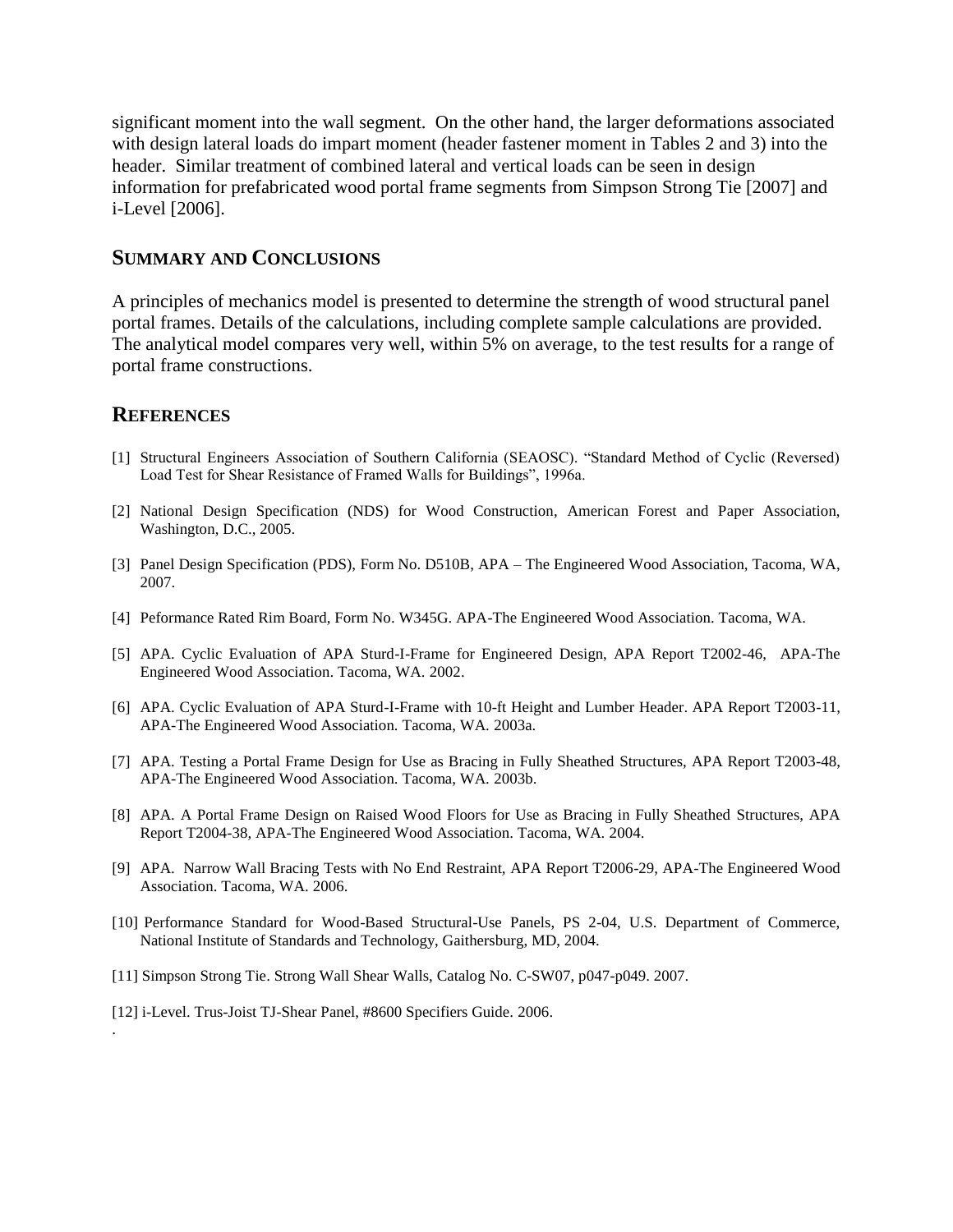| 15<br>14<br>16<br>18<br>13<br>17<br>$C_D =$<br>1.6<br>20<br>23<br>24<br>19<br>21<br>22<br>3.00in.<br>$Z' =$<br>116.8<br>lbf/nail<br>25<br>26<br>27<br>28<br>29<br>30<br>$dx^2$<br>$dy^2$<br>$dx^2 + dy^2$<br>dx<br>dy<br>x<br>r<br>У<br>(in. <sup>2</sup> )<br>(in. <sup>2</sup> )<br>(in. <sup>2</sup> )<br>(in.)<br>(in.)<br>(in.)<br>(in.)<br>(in.)<br>12<br>$-7.5$<br>56.25<br>92.25<br>1<br>$\overline{0}$<br>6<br>36<br>$\overline{3}$<br>$\overline{2}$<br>12<br>6<br>$-4.5$<br>20.25<br>36<br>56.25<br>3<br>6<br>$6\overline{6}$<br>12<br>$-1.5$<br>2.25<br>36<br>38.25<br>4<br>9<br>12<br>6<br>36<br>1.5<br>2.25<br>38.25<br>5<br>12<br>12<br>4.5<br>6<br>20.25<br>36<br>56.25<br>$\overline{6}$<br>15<br>12<br>7.5<br>6<br>56.25<br>36<br>92.25<br>$\overline{7}$<br>3<br>$\overline{0}$<br>9<br>$-7.5$<br>56.25<br>65.25<br>9<br>$\overline{3}$<br>$\overline{8}$<br>9<br>3<br>9<br>5.41<br>$-4.5$<br>20.25<br>29.25<br>$\boldsymbol{9}$<br>$6\overline{6}$<br>3<br>9<br>2.25<br>9<br>11.25<br>3.35<br>$-1.5$<br>3<br>10<br>9<br>9<br>1.5<br>9<br>11.25<br>3.35<br>2.25<br>12<br>9<br>11<br>4.5<br>3<br>20.25<br>9<br>29.25<br>5.41<br>$\overline{3}$<br>12<br>9<br>7.5<br>9<br>15<br>56.25<br>65.25<br>8.08<br>6<br>$\overline{0}$<br>13<br>$\overline{0}$<br>$-7.5$<br>56.25<br>$\mathbf 0$<br>56.25<br>7.50<br>$\overline{3}$<br>4.50<br>14<br>$6\overline{6}$<br>$-4.5$<br>$\mathbf 0$<br>20.25<br>$\mathbf 0$<br>20.25<br>$6\overline{6}$<br>$6\phantom{1}6$<br>15<br>2.25<br>2.25<br>1.50<br>$-1.5$<br>0<br>0<br>16<br>9<br>$6\phantom{1}6$<br>1.5<br>$\mathbf 0$<br>2.25<br>1.50<br>2.25<br>0<br>$\overline{12}$<br>$\overline{6}$<br>17<br>4.5<br>0<br>0<br>4.50<br>20.25<br>20.25<br>18<br>15<br>$6\phantom{1}6$<br>7.5<br>$\mathbf 0$<br>56.25<br>$\mathbf 0$<br>56.25<br>7.50<br>$\overline{3}$<br>-3<br>$\overline{9}$<br>19<br>$\overline{0}$<br>$-7.5$<br>56.25<br>65.25<br>8.08<br>$\overline{3}$<br>$\overline{3}$<br>٠3<br>20<br>$-4.5$<br>9<br>5.41<br>20.25<br>29.25<br>21<br>$6\overline{6}$<br>$\overline{3}$<br>$-3$<br>2.25<br>9<br>3.35<br>$-1.5$<br>11.25<br>22<br>3<br>$-3$<br>9<br>1.5<br>2.25<br>9<br>11.25<br>3.35<br>٠3<br>23<br>12<br>3<br>4.5<br>20.25<br>9<br>29.25<br>$\overline{3}$<br>15<br>7.5<br>$-3$<br>24<br>56.25<br>9<br>65.25<br>$\overline{36}$<br>25<br>$\overline{0}$<br>$-7.5$<br>-6<br>$\overline{0}$<br>56.25<br>92.25<br>$\overline{3}$<br>$\overline{26}$<br>$\overline{0}$<br>$-6$<br>$\overline{36}$<br>$-4.5$<br>20.25<br>56.25<br>$-6$<br>36<br>$\overline{27}$<br>$-1.5$<br>2.25<br>38.25<br>$\overline{6}$<br>6.18<br>$\overline{0}$<br>9<br>$\overline{0}$<br>28<br>1.5<br>-6<br>36<br>2.25<br>38.25 | <b>Torsional Analysis</b><br>Fastener<br>$12 \$<br>$\overline{0}$<br>-6<br>29<br>4.5<br>36<br>56.25<br>20.25<br>30<br>15<br>$\overline{0}$<br>7.5<br>-6<br>36<br>56.25<br>92.25 |     |   |                                                          |              |                |     |                                                               | 9.60<br>7.50<br>6.18<br>6.18<br>7.50<br>9.60<br>8.08 |
|---------------------------------------------------------------------------------------------------------------------------------------------------------------------------------------------------------------------------------------------------------------------------------------------------------------------------------------------------------------------------------------------------------------------------------------------------------------------------------------------------------------------------------------------------------------------------------------------------------------------------------------------------------------------------------------------------------------------------------------------------------------------------------------------------------------------------------------------------------------------------------------------------------------------------------------------------------------------------------------------------------------------------------------------------------------------------------------------------------------------------------------------------------------------------------------------------------------------------------------------------------------------------------------------------------------------------------------------------------------------------------------------------------------------------------------------------------------------------------------------------------------------------------------------------------------------------------------------------------------------------------------------------------------------------------------------------------------------------------------------------------------------------------------------------------------------------------------------------------------------------------------------------------------------------------------------------------------------------------------------------------------------------------------------------------------------------------------------------------------------------------------------------------------------------------------------------------------------------------------------------------------------------------------------------------------------------------------------------------------------------------------------------------------------------------------------------------------------------------------------------------------------------------------------------------------------------------------------------------------------------------------------------------------------------|---------------------------------------------------------------------------------------------------------------------------------------------------------------------------------|-----|---|----------------------------------------------------------|--------------|----------------|-----|---------------------------------------------------------------|------------------------------------------------------|
|                                                                                                                                                                                                                                                                                                                                                                                                                                                                                                                                                                                                                                                                                                                                                                                                                                                                                                                                                                                                                                                                                                                                                                                                                                                                                                                                                                                                                                                                                                                                                                                                                                                                                                                                                                                                                                                                                                                                                                                                                                                                                                                                                                                                                                                                                                                                                                                                                                                                                                                                                                                                                                                                           |                                                                                                                                                                                 |     |   |                                                          |              |                |     |                                                               |                                                      |
|                                                                                                                                                                                                                                                                                                                                                                                                                                                                                                                                                                                                                                                                                                                                                                                                                                                                                                                                                                                                                                                                                                                                                                                                                                                                                                                                                                                                                                                                                                                                                                                                                                                                                                                                                                                                                                                                                                                                                                                                                                                                                                                                                                                                                                                                                                                                                                                                                                                                                                                                                                                                                                                                           |                                                                                                                                                                                 |     |   |                                                          |              |                |     |                                                               |                                                      |
|                                                                                                                                                                                                                                                                                                                                                                                                                                                                                                                                                                                                                                                                                                                                                                                                                                                                                                                                                                                                                                                                                                                                                                                                                                                                                                                                                                                                                                                                                                                                                                                                                                                                                                                                                                                                                                                                                                                                                                                                                                                                                                                                                                                                                                                                                                                                                                                                                                                                                                                                                                                                                                                                           |                                                                                                                                                                                 |     |   |                                                          |              |                |     |                                                               |                                                      |
|                                                                                                                                                                                                                                                                                                                                                                                                                                                                                                                                                                                                                                                                                                                                                                                                                                                                                                                                                                                                                                                                                                                                                                                                                                                                                                                                                                                                                                                                                                                                                                                                                                                                                                                                                                                                                                                                                                                                                                                                                                                                                                                                                                                                                                                                                                                                                                                                                                                                                                                                                                                                                                                                           |                                                                                                                                                                                 |     |   |                                                          |              |                |     |                                                               |                                                      |
|                                                                                                                                                                                                                                                                                                                                                                                                                                                                                                                                                                                                                                                                                                                                                                                                                                                                                                                                                                                                                                                                                                                                                                                                                                                                                                                                                                                                                                                                                                                                                                                                                                                                                                                                                                                                                                                                                                                                                                                                                                                                                                                                                                                                                                                                                                                                                                                                                                                                                                                                                                                                                                                                           |                                                                                                                                                                                 |     |   |                                                          |              |                |     |                                                               |                                                      |
|                                                                                                                                                                                                                                                                                                                                                                                                                                                                                                                                                                                                                                                                                                                                                                                                                                                                                                                                                                                                                                                                                                                                                                                                                                                                                                                                                                                                                                                                                                                                                                                                                                                                                                                                                                                                                                                                                                                                                                                                                                                                                                                                                                                                                                                                                                                                                                                                                                                                                                                                                                                                                                                                           |                                                                                                                                                                                 |     |   |                                                          |              |                |     |                                                               |                                                      |
|                                                                                                                                                                                                                                                                                                                                                                                                                                                                                                                                                                                                                                                                                                                                                                                                                                                                                                                                                                                                                                                                                                                                                                                                                                                                                                                                                                                                                                                                                                                                                                                                                                                                                                                                                                                                                                                                                                                                                                                                                                                                                                                                                                                                                                                                                                                                                                                                                                                                                                                                                                                                                                                                           |                                                                                                                                                                                 |     |   |                                                          |              |                |     |                                                               |                                                      |
|                                                                                                                                                                                                                                                                                                                                                                                                                                                                                                                                                                                                                                                                                                                                                                                                                                                                                                                                                                                                                                                                                                                                                                                                                                                                                                                                                                                                                                                                                                                                                                                                                                                                                                                                                                                                                                                                                                                                                                                                                                                                                                                                                                                                                                                                                                                                                                                                                                                                                                                                                                                                                                                                           |                                                                                                                                                                                 |     |   |                                                          |              |                |     |                                                               |                                                      |
|                                                                                                                                                                                                                                                                                                                                                                                                                                                                                                                                                                                                                                                                                                                                                                                                                                                                                                                                                                                                                                                                                                                                                                                                                                                                                                                                                                                                                                                                                                                                                                                                                                                                                                                                                                                                                                                                                                                                                                                                                                                                                                                                                                                                                                                                                                                                                                                                                                                                                                                                                                                                                                                                           |                                                                                                                                                                                 |     |   |                                                          |              |                |     |                                                               |                                                      |
|                                                                                                                                                                                                                                                                                                                                                                                                                                                                                                                                                                                                                                                                                                                                                                                                                                                                                                                                                                                                                                                                                                                                                                                                                                                                                                                                                                                                                                                                                                                                                                                                                                                                                                                                                                                                                                                                                                                                                                                                                                                                                                                                                                                                                                                                                                                                                                                                                                                                                                                                                                                                                                                                           |                                                                                                                                                                                 |     |   |                                                          |              |                |     |                                                               |                                                      |
|                                                                                                                                                                                                                                                                                                                                                                                                                                                                                                                                                                                                                                                                                                                                                                                                                                                                                                                                                                                                                                                                                                                                                                                                                                                                                                                                                                                                                                                                                                                                                                                                                                                                                                                                                                                                                                                                                                                                                                                                                                                                                                                                                                                                                                                                                                                                                                                                                                                                                                                                                                                                                                                                           |                                                                                                                                                                                 |     |   |                                                          |              |                |     |                                                               |                                                      |
|                                                                                                                                                                                                                                                                                                                                                                                                                                                                                                                                                                                                                                                                                                                                                                                                                                                                                                                                                                                                                                                                                                                                                                                                                                                                                                                                                                                                                                                                                                                                                                                                                                                                                                                                                                                                                                                                                                                                                                                                                                                                                                                                                                                                                                                                                                                                                                                                                                                                                                                                                                                                                                                                           |                                                                                                                                                                                 |     |   |                                                          |              |                |     |                                                               |                                                      |
|                                                                                                                                                                                                                                                                                                                                                                                                                                                                                                                                                                                                                                                                                                                                                                                                                                                                                                                                                                                                                                                                                                                                                                                                                                                                                                                                                                                                                                                                                                                                                                                                                                                                                                                                                                                                                                                                                                                                                                                                                                                                                                                                                                                                                                                                                                                                                                                                                                                                                                                                                                                                                                                                           |                                                                                                                                                                                 |     |   |                                                          |              |                |     |                                                               |                                                      |
|                                                                                                                                                                                                                                                                                                                                                                                                                                                                                                                                                                                                                                                                                                                                                                                                                                                                                                                                                                                                                                                                                                                                                                                                                                                                                                                                                                                                                                                                                                                                                                                                                                                                                                                                                                                                                                                                                                                                                                                                                                                                                                                                                                                                                                                                                                                                                                                                                                                                                                                                                                                                                                                                           |                                                                                                                                                                                 |     |   |                                                          |              |                |     |                                                               |                                                      |
|                                                                                                                                                                                                                                                                                                                                                                                                                                                                                                                                                                                                                                                                                                                                                                                                                                                                                                                                                                                                                                                                                                                                                                                                                                                                                                                                                                                                                                                                                                                                                                                                                                                                                                                                                                                                                                                                                                                                                                                                                                                                                                                                                                                                                                                                                                                                                                                                                                                                                                                                                                                                                                                                           |                                                                                                                                                                                 |     |   |                                                          |              |                |     |                                                               |                                                      |
|                                                                                                                                                                                                                                                                                                                                                                                                                                                                                                                                                                                                                                                                                                                                                                                                                                                                                                                                                                                                                                                                                                                                                                                                                                                                                                                                                                                                                                                                                                                                                                                                                                                                                                                                                                                                                                                                                                                                                                                                                                                                                                                                                                                                                                                                                                                                                                                                                                                                                                                                                                                                                                                                           |                                                                                                                                                                                 |     |   |                                                          |              |                |     |                                                               |                                                      |
|                                                                                                                                                                                                                                                                                                                                                                                                                                                                                                                                                                                                                                                                                                                                                                                                                                                                                                                                                                                                                                                                                                                                                                                                                                                                                                                                                                                                                                                                                                                                                                                                                                                                                                                                                                                                                                                                                                                                                                                                                                                                                                                                                                                                                                                                                                                                                                                                                                                                                                                                                                                                                                                                           |                                                                                                                                                                                 |     |   |                                                          |              |                |     |                                                               |                                                      |
|                                                                                                                                                                                                                                                                                                                                                                                                                                                                                                                                                                                                                                                                                                                                                                                                                                                                                                                                                                                                                                                                                                                                                                                                                                                                                                                                                                                                                                                                                                                                                                                                                                                                                                                                                                                                                                                                                                                                                                                                                                                                                                                                                                                                                                                                                                                                                                                                                                                                                                                                                                                                                                                                           |                                                                                                                                                                                 |     |   |                                                          |              |                |     |                                                               |                                                      |
|                                                                                                                                                                                                                                                                                                                                                                                                                                                                                                                                                                                                                                                                                                                                                                                                                                                                                                                                                                                                                                                                                                                                                                                                                                                                                                                                                                                                                                                                                                                                                                                                                                                                                                                                                                                                                                                                                                                                                                                                                                                                                                                                                                                                                                                                                                                                                                                                                                                                                                                                                                                                                                                                           |                                                                                                                                                                                 |     |   |                                                          |              |                |     |                                                               |                                                      |
|                                                                                                                                                                                                                                                                                                                                                                                                                                                                                                                                                                                                                                                                                                                                                                                                                                                                                                                                                                                                                                                                                                                                                                                                                                                                                                                                                                                                                                                                                                                                                                                                                                                                                                                                                                                                                                                                                                                                                                                                                                                                                                                                                                                                                                                                                                                                                                                                                                                                                                                                                                                                                                                                           |                                                                                                                                                                                 |     |   |                                                          |              |                |     |                                                               |                                                      |
|                                                                                                                                                                                                                                                                                                                                                                                                                                                                                                                                                                                                                                                                                                                                                                                                                                                                                                                                                                                                                                                                                                                                                                                                                                                                                                                                                                                                                                                                                                                                                                                                                                                                                                                                                                                                                                                                                                                                                                                                                                                                                                                                                                                                                                                                                                                                                                                                                                                                                                                                                                                                                                                                           |                                                                                                                                                                                 |     |   |                                                          |              |                |     |                                                               |                                                      |
|                                                                                                                                                                                                                                                                                                                                                                                                                                                                                                                                                                                                                                                                                                                                                                                                                                                                                                                                                                                                                                                                                                                                                                                                                                                                                                                                                                                                                                                                                                                                                                                                                                                                                                                                                                                                                                                                                                                                                                                                                                                                                                                                                                                                                                                                                                                                                                                                                                                                                                                                                                                                                                                                           |                                                                                                                                                                                 |     |   |                                                          |              |                |     |                                                               |                                                      |
|                                                                                                                                                                                                                                                                                                                                                                                                                                                                                                                                                                                                                                                                                                                                                                                                                                                                                                                                                                                                                                                                                                                                                                                                                                                                                                                                                                                                                                                                                                                                                                                                                                                                                                                                                                                                                                                                                                                                                                                                                                                                                                                                                                                                                                                                                                                                                                                                                                                                                                                                                                                                                                                                           |                                                                                                                                                                                 |     |   |                                                          |              |                |     |                                                               |                                                      |
|                                                                                                                                                                                                                                                                                                                                                                                                                                                                                                                                                                                                                                                                                                                                                                                                                                                                                                                                                                                                                                                                                                                                                                                                                                                                                                                                                                                                                                                                                                                                                                                                                                                                                                                                                                                                                                                                                                                                                                                                                                                                                                                                                                                                                                                                                                                                                                                                                                                                                                                                                                                                                                                                           |                                                                                                                                                                                 |     |   |                                                          |              |                |     |                                                               |                                                      |
|                                                                                                                                                                                                                                                                                                                                                                                                                                                                                                                                                                                                                                                                                                                                                                                                                                                                                                                                                                                                                                                                                                                                                                                                                                                                                                                                                                                                                                                                                                                                                                                                                                                                                                                                                                                                                                                                                                                                                                                                                                                                                                                                                                                                                                                                                                                                                                                                                                                                                                                                                                                                                                                                           |                                                                                                                                                                                 |     |   |                                                          |              |                |     |                                                               |                                                      |
|                                                                                                                                                                                                                                                                                                                                                                                                                                                                                                                                                                                                                                                                                                                                                                                                                                                                                                                                                                                                                                                                                                                                                                                                                                                                                                                                                                                                                                                                                                                                                                                                                                                                                                                                                                                                                                                                                                                                                                                                                                                                                                                                                                                                                                                                                                                                                                                                                                                                                                                                                                                                                                                                           |                                                                                                                                                                                 |     |   |                                                          |              |                |     |                                                               |                                                      |
|                                                                                                                                                                                                                                                                                                                                                                                                                                                                                                                                                                                                                                                                                                                                                                                                                                                                                                                                                                                                                                                                                                                                                                                                                                                                                                                                                                                                                                                                                                                                                                                                                                                                                                                                                                                                                                                                                                                                                                                                                                                                                                                                                                                                                                                                                                                                                                                                                                                                                                                                                                                                                                                                           |                                                                                                                                                                                 |     |   |                                                          |              |                |     |                                                               | 5.41                                                 |
|                                                                                                                                                                                                                                                                                                                                                                                                                                                                                                                                                                                                                                                                                                                                                                                                                                                                                                                                                                                                                                                                                                                                                                                                                                                                                                                                                                                                                                                                                                                                                                                                                                                                                                                                                                                                                                                                                                                                                                                                                                                                                                                                                                                                                                                                                                                                                                                                                                                                                                                                                                                                                                                                           |                                                                                                                                                                                 |     |   |                                                          |              |                |     |                                                               | 8.08                                                 |
|                                                                                                                                                                                                                                                                                                                                                                                                                                                                                                                                                                                                                                                                                                                                                                                                                                                                                                                                                                                                                                                                                                                                                                                                                                                                                                                                                                                                                                                                                                                                                                                                                                                                                                                                                                                                                                                                                                                                                                                                                                                                                                                                                                                                                                                                                                                                                                                                                                                                                                                                                                                                                                                                           |                                                                                                                                                                                 |     |   |                                                          |              |                |     |                                                               | 9.60                                                 |
|                                                                                                                                                                                                                                                                                                                                                                                                                                                                                                                                                                                                                                                                                                                                                                                                                                                                                                                                                                                                                                                                                                                                                                                                                                                                                                                                                                                                                                                                                                                                                                                                                                                                                                                                                                                                                                                                                                                                                                                                                                                                                                                                                                                                                                                                                                                                                                                                                                                                                                                                                                                                                                                                           |                                                                                                                                                                                 |     |   |                                                          |              |                |     |                                                               | 7.50                                                 |
|                                                                                                                                                                                                                                                                                                                                                                                                                                                                                                                                                                                                                                                                                                                                                                                                                                                                                                                                                                                                                                                                                                                                                                                                                                                                                                                                                                                                                                                                                                                                                                                                                                                                                                                                                                                                                                                                                                                                                                                                                                                                                                                                                                                                                                                                                                                                                                                                                                                                                                                                                                                                                                                                           |                                                                                                                                                                                 |     |   |                                                          |              |                |     |                                                               |                                                      |
|                                                                                                                                                                                                                                                                                                                                                                                                                                                                                                                                                                                                                                                                                                                                                                                                                                                                                                                                                                                                                                                                                                                                                                                                                                                                                                                                                                                                                                                                                                                                                                                                                                                                                                                                                                                                                                                                                                                                                                                                                                                                                                                                                                                                                                                                                                                                                                                                                                                                                                                                                                                                                                                                           |                                                                                                                                                                                 |     |   |                                                          |              |                |     |                                                               | 6.18                                                 |
|                                                                                                                                                                                                                                                                                                                                                                                                                                                                                                                                                                                                                                                                                                                                                                                                                                                                                                                                                                                                                                                                                                                                                                                                                                                                                                                                                                                                                                                                                                                                                                                                                                                                                                                                                                                                                                                                                                                                                                                                                                                                                                                                                                                                                                                                                                                                                                                                                                                                                                                                                                                                                                                                           |                                                                                                                                                                                 |     |   |                                                          |              |                |     |                                                               | 7.50                                                 |
|                                                                                                                                                                                                                                                                                                                                                                                                                                                                                                                                                                                                                                                                                                                                                                                                                                                                                                                                                                                                                                                                                                                                                                                                                                                                                                                                                                                                                                                                                                                                                                                                                                                                                                                                                                                                                                                                                                                                                                                                                                                                                                                                                                                                                                                                                                                                                                                                                                                                                                                                                                                                                                                                           |                                                                                                                                                                                 |     |   |                                                          |              |                |     |                                                               |                                                      |
| 9.60                                                                                                                                                                                                                                                                                                                                                                                                                                                                                                                                                                                                                                                                                                                                                                                                                                                                                                                                                                                                                                                                                                                                                                                                                                                                                                                                                                                                                                                                                                                                                                                                                                                                                                                                                                                                                                                                                                                                                                                                                                                                                                                                                                                                                                                                                                                                                                                                                                                                                                                                                                                                                                                                      |                                                                                                                                                                                 |     |   |                                                          |              |                |     |                                                               |                                                      |
|                                                                                                                                                                                                                                                                                                                                                                                                                                                                                                                                                                                                                                                                                                                                                                                                                                                                                                                                                                                                                                                                                                                                                                                                                                                                                                                                                                                                                                                                                                                                                                                                                                                                                                                                                                                                                                                                                                                                                                                                                                                                                                                                                                                                                                                                                                                                                                                                                                                                                                                                                                                                                                                                           |                                                                                                                                                                                 | 7.5 | 6 |                                                          |              |                | J = | 1327.5                                                        |                                                      |
|                                                                                                                                                                                                                                                                                                                                                                                                                                                                                                                                                                                                                                                                                                                                                                                                                                                                                                                                                                                                                                                                                                                                                                                                                                                                                                                                                                                                                                                                                                                                                                                                                                                                                                                                                                                                                                                                                                                                                                                                                                                                                                                                                                                                                                                                                                                                                                                                                                                                                                                                                                                                                                                                           |                                                                                                                                                                                 |     |   |                                                          |              |                |     |                                                               |                                                      |
|                                                                                                                                                                                                                                                                                                                                                                                                                                                                                                                                                                                                                                                                                                                                                                                                                                                                                                                                                                                                                                                                                                                                                                                                                                                                                                                                                                                                                                                                                                                                                                                                                                                                                                                                                                                                                                                                                                                                                                                                                                                                                                                                                                                                                                                                                                                                                                                                                                                                                                                                                                                                                                                                           |                                                                                                                                                                                 |     |   |                                                          |              |                |     |                                                               |                                                      |
| CR<br>$CR = center of rotation$<br>$dx = x$ distance from fastener to center of rotation                                                                                                                                                                                                                                                                                                                                                                                                                                                                                                                                                                                                                                                                                                                                                                                                                                                                                                                                                                                                                                                                                                                                                                                                                                                                                                                                                                                                                                                                                                                                                                                                                                                                                                                                                                                                                                                                                                                                                                                                                                                                                                                                                                                                                                                                                                                                                                                                                                                                                                                                                                                  |                                                                                                                                                                                 |     |   |                                                          |              |                |     |                                                               |                                                      |
| $dy = y$ distance from fastener to center of rotation                                                                                                                                                                                                                                                                                                                                                                                                                                                                                                                                                                                                                                                                                                                                                                                                                                                                                                                                                                                                                                                                                                                                                                                                                                                                                                                                                                                                                                                                                                                                                                                                                                                                                                                                                                                                                                                                                                                                                                                                                                                                                                                                                                                                                                                                                                                                                                                                                                                                                                                                                                                                                     |                                                                                                                                                                                 |     |   |                                                          |              |                |     |                                                               |                                                      |
|                                                                                                                                                                                                                                                                                                                                                                                                                                                                                                                                                                                                                                                                                                                                                                                                                                                                                                                                                                                                                                                                                                                                                                                                                                                                                                                                                                                                                                                                                                                                                                                                                                                                                                                                                                                                                                                                                                                                                                                                                                                                                                                                                                                                                                                                                                                                                                                                                                                                                                                                                                                                                                                                           |                                                                                                                                                                                 |     |   | 9.60                                                     | in.          |                |     |                                                               |                                                      |
| Longest moment arm $(rmax)$ =                                                                                                                                                                                                                                                                                                                                                                                                                                                                                                                                                                                                                                                                                                                                                                                                                                                                                                                                                                                                                                                                                                                                                                                                                                                                                                                                                                                                                                                                                                                                                                                                                                                                                                                                                                                                                                                                                                                                                                                                                                                                                                                                                                                                                                                                                                                                                                                                                                                                                                                                                                                                                                             |                                                                                                                                                                                 |     |   | 16143                                                    | lbf-in.      |                |     |                                                               |                                                      |
| Critical fastener moment =                                                                                                                                                                                                                                                                                                                                                                                                                                                                                                                                                                                                                                                                                                                                                                                                                                                                                                                                                                                                                                                                                                                                                                                                                                                                                                                                                                                                                                                                                                                                                                                                                                                                                                                                                                                                                                                                                                                                                                                                                                                                                                                                                                                                                                                                                                                                                                                                                                                                                                                                                                                                                                                | <b>Results</b>                                                                                                                                                                  |     |   |                                                          |              |                |     |                                                               |                                                      |
| $(M = Z' \times J / r_{max})$                                                                                                                                                                                                                                                                                                                                                                                                                                                                                                                                                                                                                                                                                                                                                                                                                                                                                                                                                                                                                                                                                                                                                                                                                                                                                                                                                                                                                                                                                                                                                                                                                                                                                                                                                                                                                                                                                                                                                                                                                                                                                                                                                                                                                                                                                                                                                                                                                                                                                                                                                                                                                                             |                                                                                                                                                                                 |     |   |                                                          |              |                |     |                                                               |                                                      |
| Average moment arm $(r_{ave}) =$<br>6.25<br>in.                                                                                                                                                                                                                                                                                                                                                                                                                                                                                                                                                                                                                                                                                                                                                                                                                                                                                                                                                                                                                                                                                                                                                                                                                                                                                                                                                                                                                                                                                                                                                                                                                                                                                                                                                                                                                                                                                                                                                                                                                                                                                                                                                                                                                                                                                                                                                                                                                                                                                                                                                                                                                           |                                                                                                                                                                                 |     |   |                                                          |              |                |     |                                                               |                                                      |
|                                                                                                                                                                                                                                                                                                                                                                                                                                                                                                                                                                                                                                                                                                                                                                                                                                                                                                                                                                                                                                                                                                                                                                                                                                                                                                                                                                                                                                                                                                                                                                                                                                                                                                                                                                                                                                                                                                                                                                                                                                                                                                                                                                                                                                                                                                                                                                                                                                                                                                                                                                                                                                                                           |                                                                                                                                                                                 |     |   | Average fastener moment =<br>Load on critical fastener = | 24806<br>179 | lbf-in.<br>Ibf |     | $(M = Z' \times J / r_{ave})$<br>$(Z = M \times r_{max} / J)$ |                                                      |

# **APPENDIX A - A CALCULATION EXAMPLE FOR THE HEADER FASTENER MOMENT**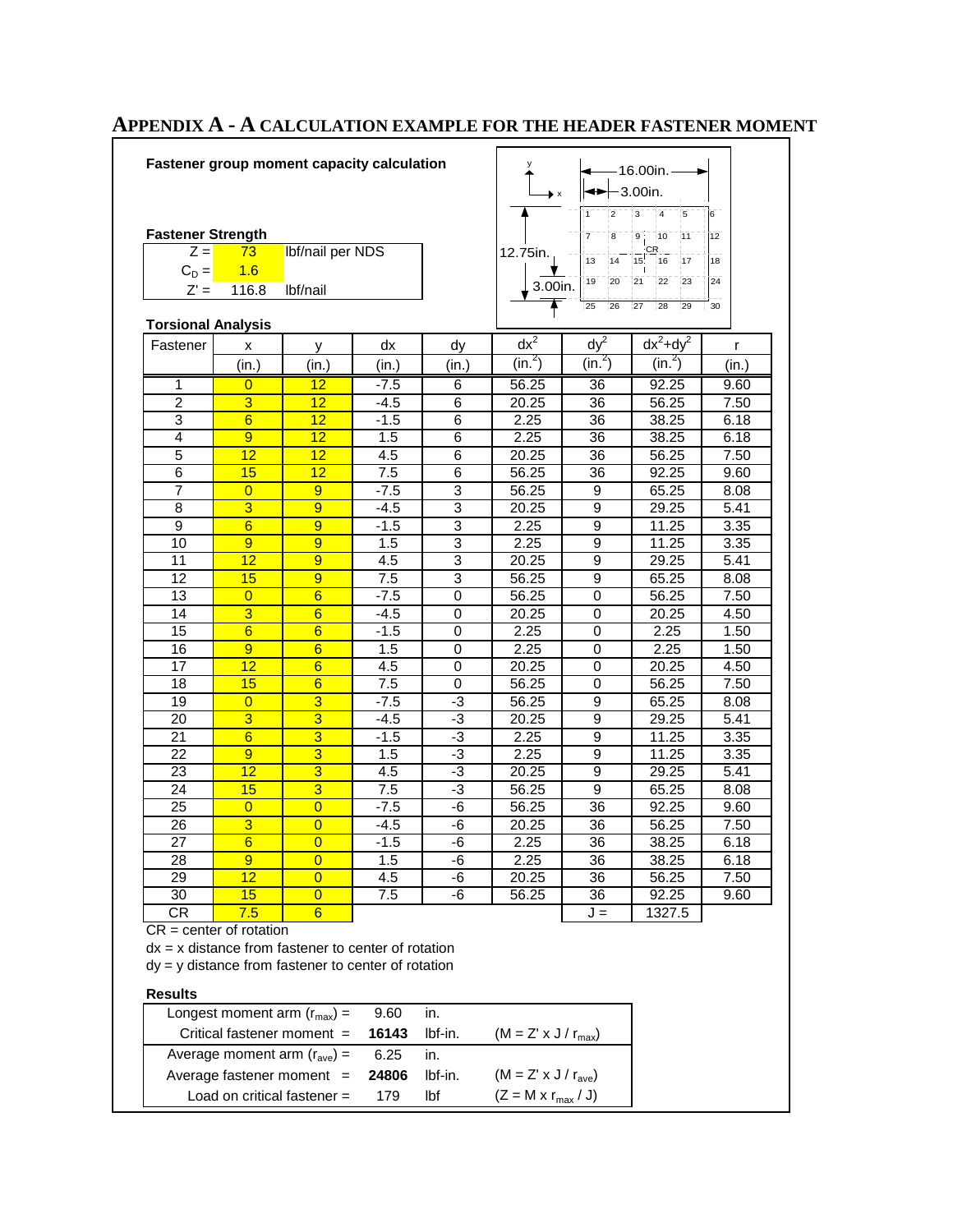## **APPENDIX B - A CALCULATION EXAMPLE FOR THE HEADER FASTENER MOMENT**

**Wood portal frame design value capacity by analysis. Example calculation for wall #1. Sheathed with 3/8" OSB.**

| Width $= 16$                                                                                                  | in.                                                                                                                                                                                                                                                |
|---------------------------------------------------------------------------------------------------------------|----------------------------------------------------------------------------------------------------------------------------------------------------------------------------------------------------------------------------------------------------|
| Height $= 120$                                                                                                | in.                                                                                                                                                                                                                                                |
| Tie down.strap = $4200$                                                                                       | Ibf, tie down strap allowable design value                                                                                                                                                                                                         |
| $M_{WSP.to.sill} = 3976$                                                                                      | Ibf-in., determined from fastener group moment capacity calculation                                                                                                                                                                                |
| $M_{\text{header}}$ fastener = 24126                                                                          | Ibf-in., determined from fastener group moment capacity calculation                                                                                                                                                                                |
| $Fb_{WSP} = 600$                                                                                              | psi, allowable beding strength of OSB per APA publication W345                                                                                                                                                                                     |
| $t = 0.375$                                                                                                   | in. effective thickness of wood structural panel                                                                                                                                                                                                   |
| Strapheader = $1000$                                                                                          | Ibf, header strap allowable design value                                                                                                                                                                                                           |
| $F$ vtv = 155                                                                                                 | Ibf/in., panel shear through the thickness from APA publication D510                                                                                                                                                                               |
| $Z = 71$                                                                                                      | lbf, from 2005 NDS Table 11Q for 8d common nails and 3/8" OSB                                                                                                                                                                                      |
| $n = 10$                                                                                                      | number of nails per foot (based on 2 rows spaced at 3" o.c.)                                                                                                                                                                                       |
| $v_{base.connection} = 1200$                                                                                  | lbf, value from 2005 NDS Table 11E for 5/8" anchor bolt bearing<br>on 3 bottom plates.                                                                                                                                                             |
|                                                                                                               | Step 1. Lateral load capacity, V, based on moment couples<br>Moment capacity at bottom of portal frame wall segment both                                                                                                                           |
| $M_{\text{bottom}} = \text{Ti}e_{\text{down.strap}} \left( \text{Width} - 3 \right) + M_{\text{WSP.to.sill}}$ | Note: the 3" is subtracted to sum moment<br>about tie down strap centerline.                                                                                                                                                                       |
| Ibf-in.<br>$Mbottom = 58576$                                                                                  |                                                                                                                                                                                                                                                    |
|                                                                                                               | Moment capacity at top of portal frame wall segment <sub>to</sub> M<br>Note: the 1.5" is subtracted<br>to sum moment about strap<br>$M_{WSP} = Fb_{WSP} \cdot \frac{\left[t.Width\right]^2}{6} \cdot 1.6$ $M_{WSP} = 15360$ Ibf-in.<br>centerline. |
|                                                                                                               | $M_{\text{header.strap}} = \text{min}$ Strap <sub>header</sub> Width-1.5 , $M_{\text{WSP}}$ M <sub>header strap</sub> = 14500<br>Ibf-in.                                                                                                           |
|                                                                                                               | $M_{top}$ = min $M_{WSP}$ , $M_{header. faster}$ + $M_{header. stream}$ $M_{top}$ = 29860<br>lbf-in.                                                                                                                                               |
|                                                                                                               | Portal frame lateral load capacity based on moment couples moment couples :                                                                                                                                                                        |
| $V_{\text{moment.couples}} =$                                                                                 | $\frac{M_{bottom} + M_{top}}{Height}$<br>V <sub>moment.couples</sub> = 737<br>Ibf                                                                                                                                                                  |